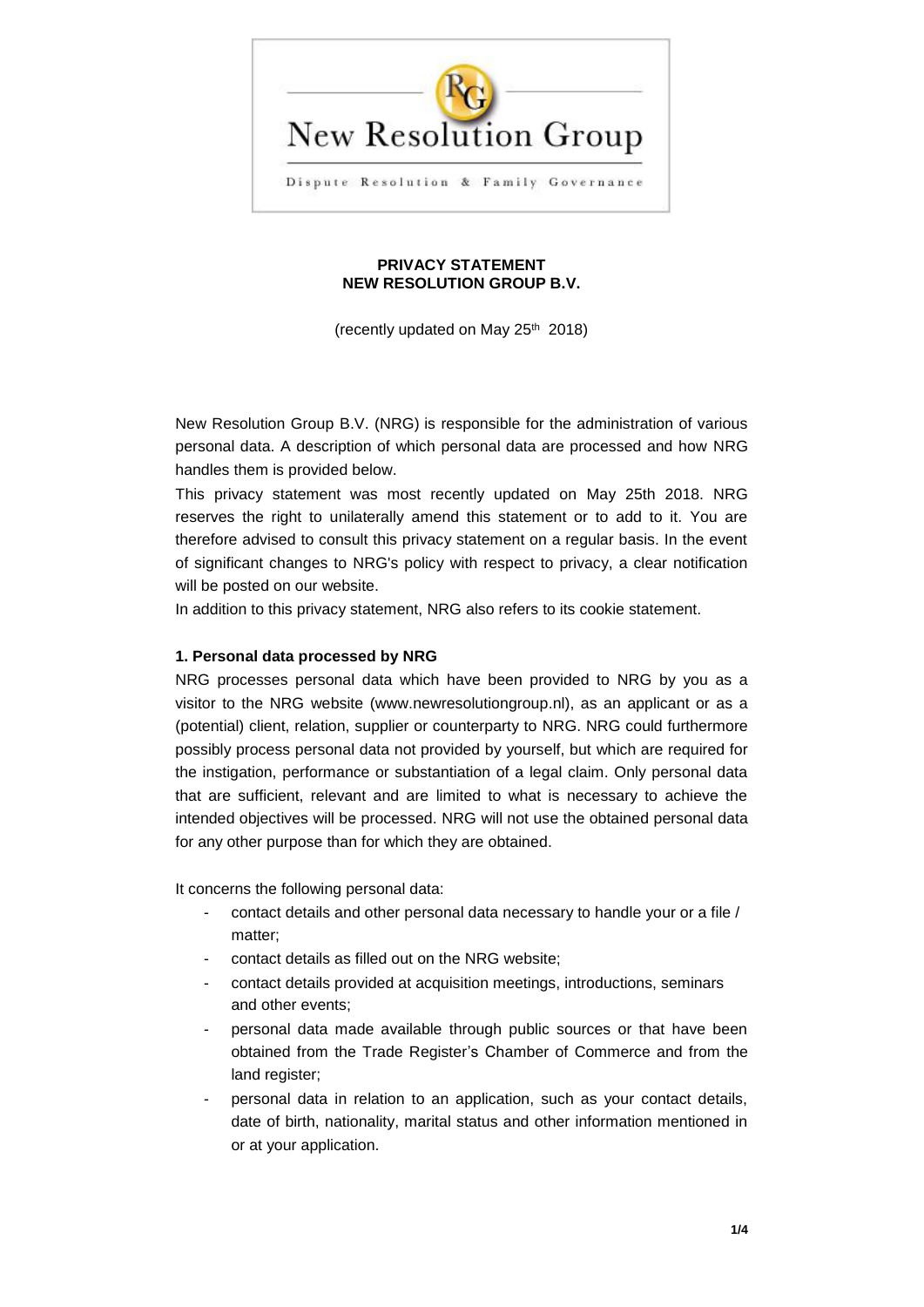

Contact details are understood to mean:

- your first and last name;
- your address;
- your telephone number;
- your email address;
- your social service number;
- your gender;
- your nationality.

# **2. Grounds for processing**

NRG will only process personal data if and insofar at least one of the following conditions is met:

- a. the person involved has given permission to process his personal data for one or more specific purposes;
- b. processing is necessary for the execution of an agreement to which the involved person is a party, or in order to take measures prior to the conclusion of an agreement, at the request of the involved person;
- c. processing is necessary to fulfil a legal obligation of the person processing the data;
- d. processing is necessary to protect the vital interests of the involved person or of another private person;
- e. processing is necessary for the fulfilment of a task of general interest or of a task in relation to the performance of public authority delegated to the person processing the data;
- f. processing is necessary for the representation of the legitimate interests of the person processing the data or of a third person, except when the interests or fundamental rights and freedoms of the involved party requiring the protection of the personal data outweigh those interests, in particular if the involved party is a minor.

## **3. Purpose of processing**

NRG processes personal data for the purpose of the execution of the agreement under which you have ordered NRG to provide our legal services. Depending on the content of your assignment / case, personal data and possibly personal data of other persons are processed for the benefit or handling your case/assignment. Your data is furthermore used for the purpose of providing you with information, maintaining contacts (for example in relation to newsletters and invitations to events), sending invoices, applications and in relation to the fulfilment of legal obligations.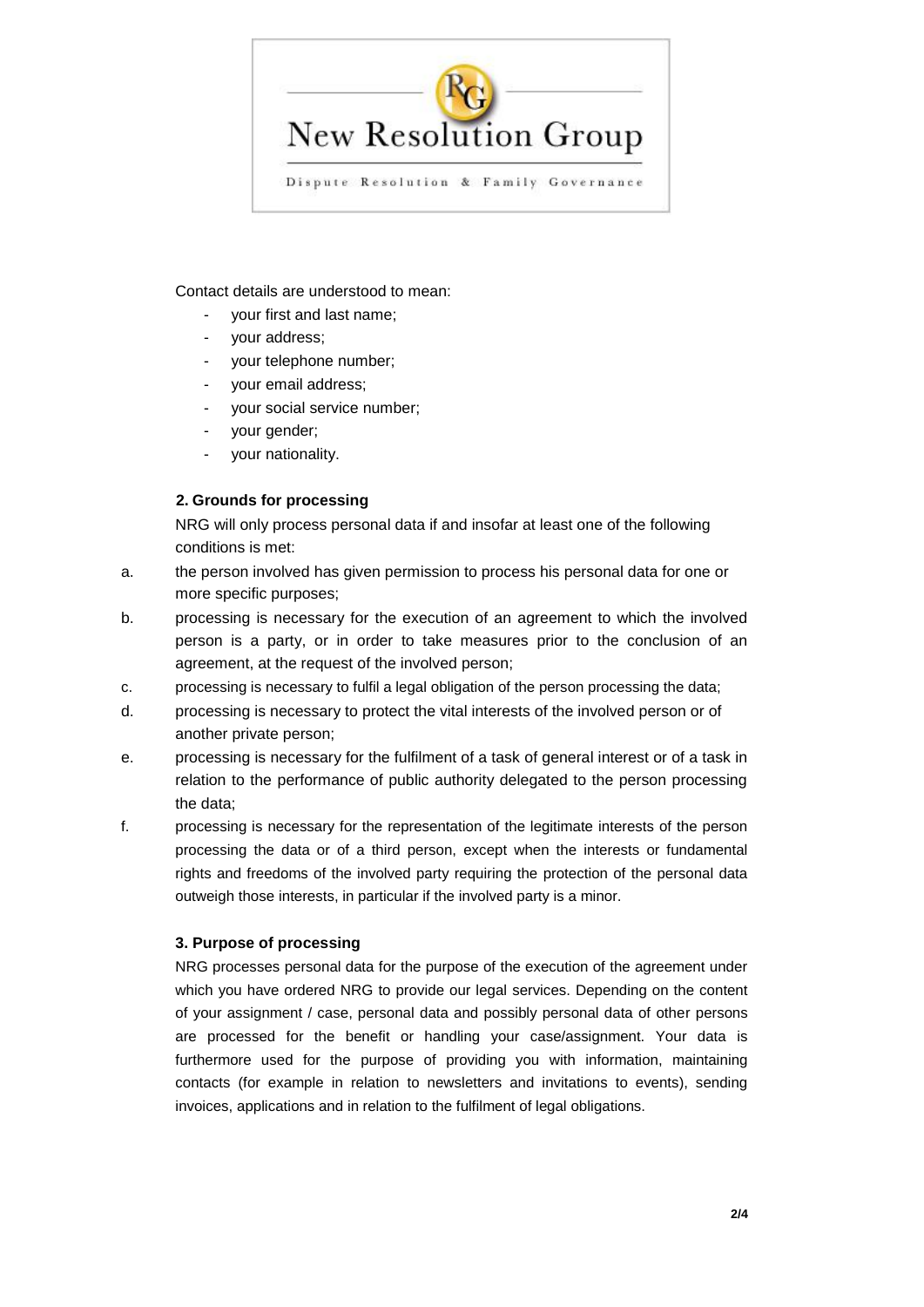

As soon as personal data are used for another purpose than what they were obtained for, a new assessment of the legal grounds for such processing will be carried out. If such legal ground is lacking, permission will be requested (again).

It may occur in certain situations that NRG shares your personal data with third parties, for example because it is necessary for handling your case (for example in relation to legal proceedings). Personal data will not be shared with third parties for commercial purposes. It may however be the case that contact details of attendees are exchanged at events.

## **4. Retention periods**

Principally, personal data will not be retained any longer than necessary for the purpose of processing or to fulfil a legal obligation. When the applicable retention period has lapsed, the concerned data will be destroyed.

#### **5. Rights of the involved person**

Anyone is entitled to view, correct or delete his personal information. Aside from that, any person has the right to withdraw his permission for the processing of data or to object to the processing of his personal data by NRG. In addition thereto, anyone has the right to data portability. This means that you can submit a request to us to send your personal data processed by us in a computer file to you or to another organization, identified by you. Please note that NRG will have to verify in advance that such a request is indeed made by the involved person.

Any request to view, correct, delete, transfer of your personal data or a request to withdraw your permission or any objection to the processing of your personal data can be sent [info@newresolutiongroup.nl](mailto:info@newresolutiongroup.nl)

For the sake of completeness it must be noted that the right to have personal data deleted does not apply if processing is necessary for the instigation, execution or substantiation of a legal claim.

If you feel that NRG is not handling your personal data correctly, we request that you contact us. Of course, you may also file a complaint with the national regulator, the Authority for Personal Data ("Autoriteit Persoonsgegevens").

#### **6. Sending data abroad**

In the event that personal data are sent abroad, it will be verified that there are sufficient guarantees within the framework of the protection of personal data. Within the European Union, the level of data protection is equal. Therefore, whenever personal data are transferred to an organization within the EU (and the EEA), it